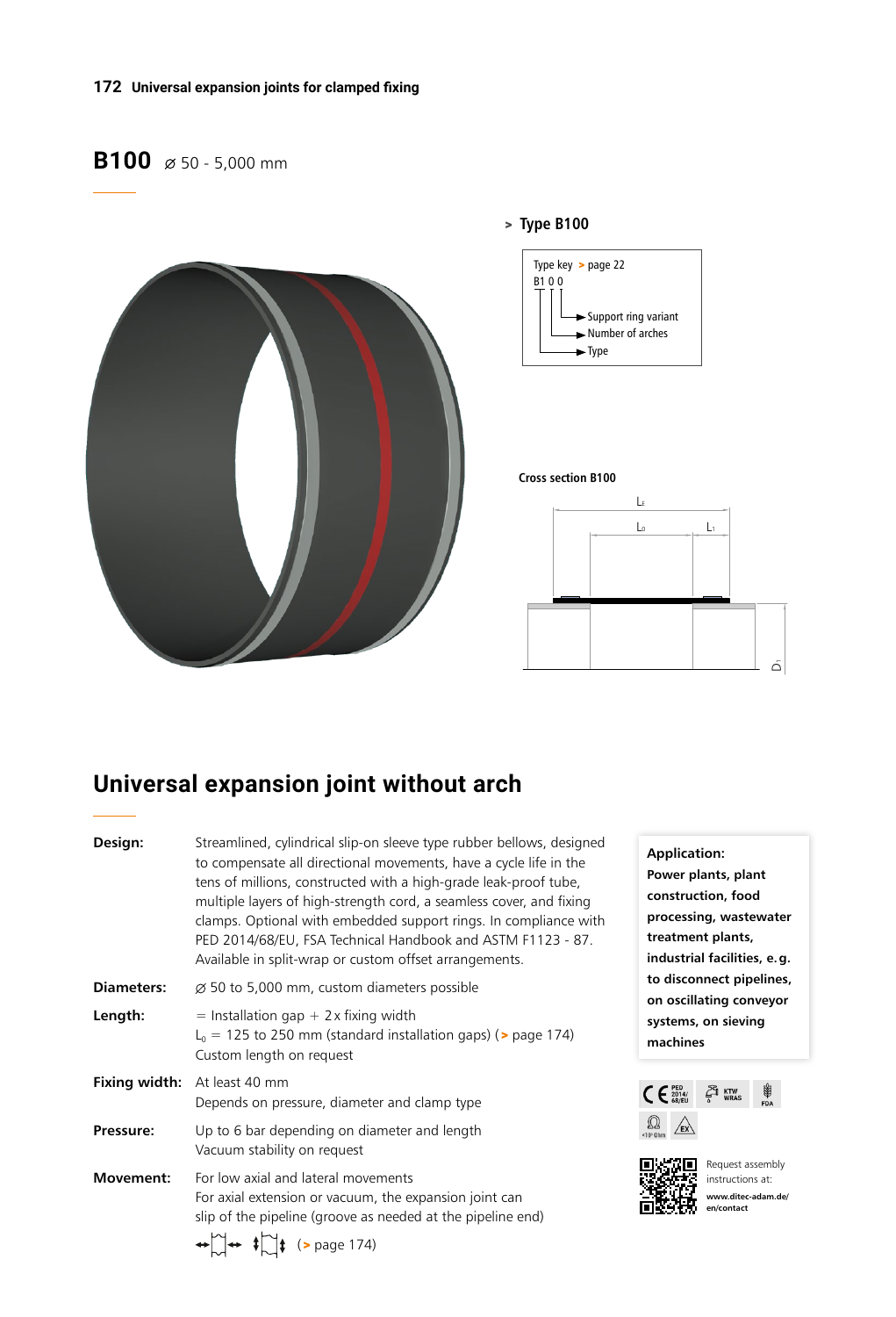

| <b>Elastomer</b> | <b>Fabric</b>   | <b>Marking</b> | $\mathrm{C}$ | <b>Application</b>                                                   |
|------------------|-----------------|----------------|--------------|----------------------------------------------------------------------|
| <b>EPDM</b>      | Polyamid        |                | $-40$ +100   | Cooling water, hot water, seawater, acids, dilute chlorine compounds |
| <b>EPDM</b>      | Aramid          |                | $-40$ +100   | Cooling water, hot water, seawater, acids, dilute chlorine compounds |
| <b>EPDMht</b>    | Aramid          |                | $-40$ +120   | Cooling water, hot water, seawater, acids, dilute chlorine compounds |
| <b>EPDMwras</b>  | Polyamid        |                | $-40$ +100   | Drinking water, foodstuffs                                           |
| <b>EPDMwras</b>  | Aramid          |                | $-40$ +100   | Drinking water, foodstuffs                                           |
| EPDMbeige        | Polyamid        |                | $-40$ +100   | Foodstuffs                                                           |
| EPDMbeige        | Aramid          |                | $-40$ +100   | Foodstuffs                                                           |
| <b>IIR</b>       | Polyamid        |                | $-20$ +100   | Hot water, acids, bases, gases                                       |
| <b>IIR</b>       | Aramid          |                | $-20$ +100   | Hot water, acids, bases, gases                                       |
| <b>CSM</b>       | Polyamid        |                | $-20$ +100   | Strong acids, bases, chemicals                                       |
| <b>CSM</b>       | Aramid          |                | $-20$ +100   | Strong acids, bases, chemicals                                       |
| <b>NBR</b>       | Polyamid        |                | $-30$ +100   | Oils, petrol, solvents, compressed air                               |
| <b>NBR</b>       | Aramid          |                | $-30$ +100   | Oils, petrol, solvents, compressed air                               |
| NBRbeige         | Polyamid        |                | $-30$ +100   | Oil, fatty foods                                                     |
| NBRbeige         | Aramid          |                | $-30$ +100   | Oil, fatty foods                                                     |
| <b>CR</b>        | Polyamid        |                | $-20$ +90    | Cooling water, slightly oily water, seawater                         |
| <b>CR</b>        | Aramid          |                | $-20$ +90    | Cooling water, slightly oily water, seawater                         |
| <b>FPM</b>       | Aramid          |                | $-20$ +180   | Corrosive chemicals, petroleum distillates                           |
| FPMbeige         | Aramid          |                | $-20$ +180   | Oil, fatty foods                                                     |
| <b>NR</b>        | Polyamid        |                | $-20$ +70    | Abrasive materials                                                   |
| Silicon          | Aramid<br>Glass |                | $-60$ +200   | Air, saltwater atmosphere, foodstuffs, medical technology            |

### **Bellows elastomers and reinforcements**

PTFE-lining: Firmly embedded against chemical attacks on the interior at the rubber bellows, available starting at  $\varnothing$  300 mm. Take the restriction of the listed movement into account (> page 174)

### **Clamps**

| Design:           | Depending on pressure and diameter, endless clamp belt, screw thread belt, small<br>clamps or hinge bolt clamps. At higher pressures, 2 parallel clamps per side |                                                                                                        |                                                                                        |  |  |  |  |
|-------------------|------------------------------------------------------------------------------------------------------------------------------------------------------------------|--------------------------------------------------------------------------------------------------------|----------------------------------------------------------------------------------------|--|--|--|--|
| Width:            | Endless clamp belt:<br>Screw thread belt:<br>Small clamp:<br>Hinge bolt clamp:                                                                                   | $\frac{3}{4}$ "<br>$\frac{1}{2}$ "<br>depending on $\varnothing$ : 9-12 mm<br>depending on Ø: 18-30 mm |                                                                                        |  |  |  |  |
| <b>Materials:</b> | Small clamp, belt and housing:<br>Hinge bolt clamp, belt and housing:                                                                                            | Endless clamp belt with screw lugs (tongs):<br>Screw thread belt with threaded screw lugs:             | 1.7300<br>1.4310<br>1.4016 (Screw steel galvanised)<br>1.4016 (Screw steel galvanised) |  |  |  |  |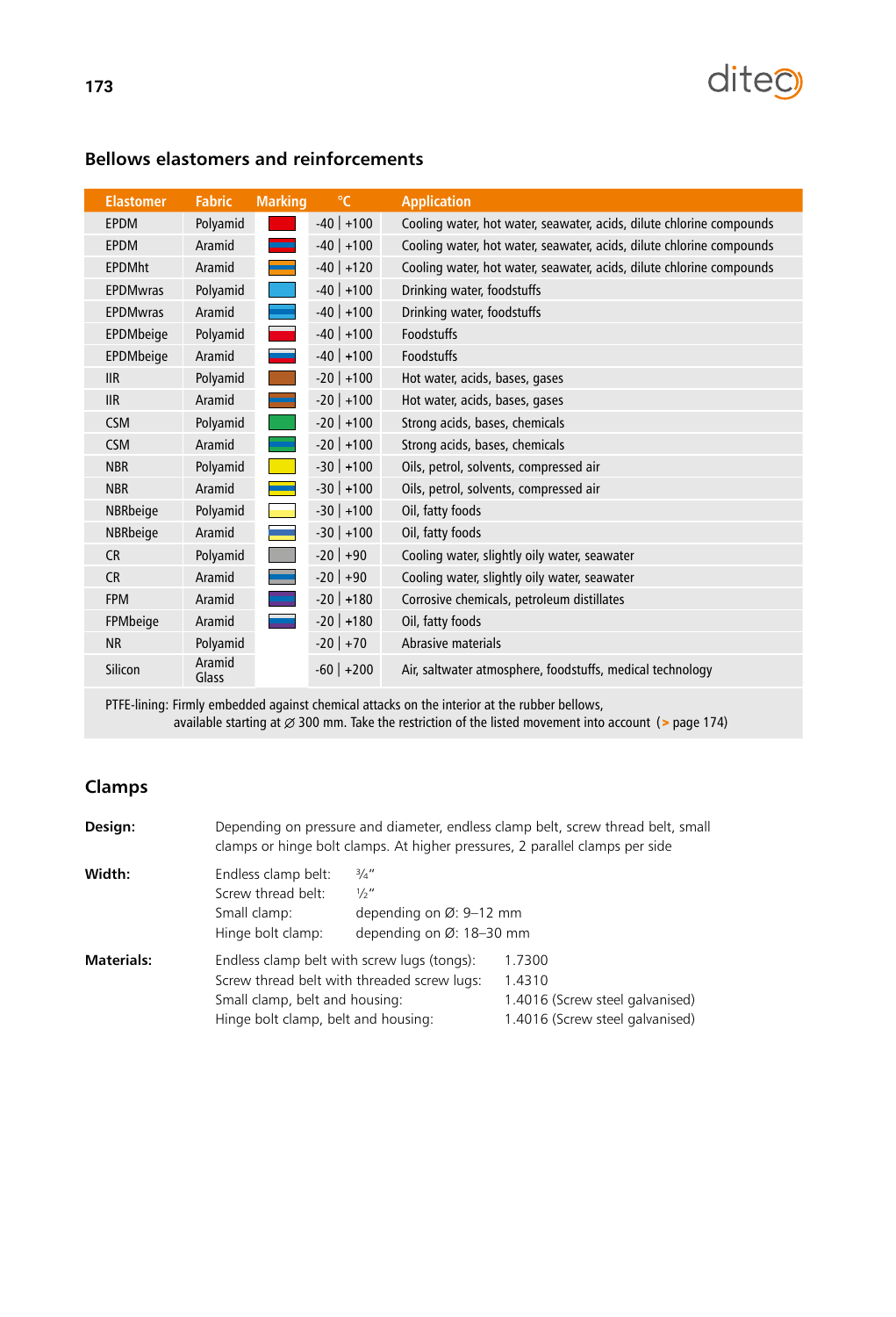

|      | <b>Installation gap</b> |              |                |              |                 |    |              |                 |               |                 |                |              |                |               |                 |
|------|-------------------------|--------------|----------------|--------------|-----------------|----|--------------|-----------------|---------------|-----------------|----------------|--------------|----------------|---------------|-----------------|
|      |                         |              | $L_0 = 125$ mm |              |                 |    |              | $L_0 = 150$ mm  |               |                 | $L_0 = 175$ mm |              |                |               |                 |
|      |                         |              |                |              |                 |    |              |                 |               |                 |                |              |                |               |                 |
|      |                         | Movement     |                |              | A               |    |              | Movement        |               | A               |                | Movement     |                |               | A               |
| Ø    |                         |              |                |              |                 |    |              | Ā               |               |                 |                |              | Ĩ4             |               |                 |
| mm   | mm                      | mm           | $\pm$ mm       | $\pm^\circ$  | cm <sup>2</sup> | mm | mm           | $\pm$ mm        | $\pm^{\circ}$ | cm <sup>2</sup> | mm             | mm           | $\pm$ mm       | $\pm^{\circ}$ | cm <sup>2</sup> |
| 50   | $6\,$                   | $\mathbf{0}$ | 10             | $\mathbf{0}$ | 29              | 8  | 0            | 11              | $\mathbf{0}$  | 29              | 9              | $\mathbf{0}$ | 13             | $\pmb{0}$     | 29              |
| 65   | $6\phantom{1}$          | $\mathbf{0}$ | 9              | $\mathbf{0}$ | 45              | 8  | $\mathbf{0}$ | 11              | $\mathbf{0}$  | 45              | 9              | $\mathbf{0}$ | 13             | $\mathbf{0}$  | 45              |
| 80   | $6\phantom{1}$          | $\mathbf{0}$ | 9              | $\pmb{0}$    | 62              | 8  | $\pmb{0}$    | 10              | $\mathbf{0}$  | 62              | 9              | $\pmb{0}$    | 12             | $\pmb{0}$     | 62              |
| 100  | $6\phantom{1}$          | $\mathbf{0}$ | 8              | $\mathbf{0}$ | 103             | 8  | $\pmb{0}$    | 10              | $\mathbf 0$   | 103             | 9              | $\mathbf{0}$ | 12             | $\mathbf{0}$  | 103             |
| 125  | $6\phantom{1}$          | $\mathbf{0}$ | 8              | $\mathbf{0}$ | 153             | 8  | $\mathbf{0}$ | 10              | $\mathbf{0}$  | 153             | 9              | $\mathbf{0}$ | 11             | $\mathbf{0}$  | 153             |
| 150  | 6                       | $\mathbf{0}$ | 8              | $\pmb{0}$    | 222             | 8  | $\pmb{0}$    | 9               | $\mathbf{0}$  | 222             | 9              | $\mathbf{0}$ | 11             | $\mathbf{0}$  | 222             |
| 175  | 6                       | $\mathbf{0}$ | $\overline{7}$ | $\pmb{0}$    | 295             | 8  | $\mathbf{0}$ | 9               | $\mathbf{0}$  | 295             | 9              | $\mathbf{0}$ | 10             | $\mathbf{0}$  | 295             |
| 200  | 6                       | $\mathbf{0}$ | $\overline{7}$ | $\mathbf{0}$ | 377             | 8  | $\mathbf{0}$ | 9               | $\mathbf{0}$  | 377             | 9              | $\mathbf{0}$ | 10             | $\mathbf{0}$  | 377             |
| 250  | 6                       | $\mathbf{0}$ | $\overline{7}$ | $\pmb{0}$    | 585             | 8  | $\bf{0}$     | 8               | $\mathbf{0}$  | 585             | 9              | $\mathbf{0}$ | 10             | $\mathbf{0}$  | 585             |
| 300  | 6                       | $\mathbf{0}$ | $\overline{7}$ | $\bf{0}$     | 824             | 8  | $\mathbf{0}$ | 8               | $\mathbf{0}$  | 824             | 9              | $\mathbf{0}$ | 9              | $\mathbf{0}$  | 824             |
| 350  | 6                       | $\mathbf{0}$ | 6              | $\mathbf{0}$ | 993             | 8  | $\mathbf{0}$ | 8               | $\mathbf{0}$  | 993             | 9              | $\mathbf{0}$ | 9              | $\mathbf{0}$  | 993             |
| 400  | 6                       | $\mathbf{0}$ | 6              | $\bf{0}$     | 1,297           | 8  | $\mathbf{0}$ | 8               | $\mathbf{0}$  | 1,297           | 9              | $\mathbf{0}$ | 9              | $\bf{0}$      | 1,297           |
| 450  | 6                       | $\mathbf{0}$ | 6              | $\bf{0}$     | 1,642           | 8  | $\mathbf{0}$ | $\overline{7}$  | $\mathbf{0}$  | 1,642           | 9              | $\mathbf{0}$ | 9              | $\mathbf{0}$  | 1,642           |
| 500  | $6\phantom{1}$          | $\mathbf{0}$ | 6              | $\bf{0}$     | 2,027           | 8  | $\mathbf{0}$ | $\overline{7}$  | $\mathbf{0}$  | 2,027           | 9              | $\mathbf{0}$ | 8              | $\mathbf{0}$  | 2,027           |
| 550  | $6\phantom{1}$          | $\mathbf{0}$ | 6              | $\bf{0}$     | 2,452           | 8  | $\mathbf{0}$ | $\overline{7}$  | $\mathbf{0}$  | 2,452           | 9              | $\mathbf{0}$ | 8              | $\bf{0}$      | 2,452           |
| 600  | 6                       | $\mathbf{0}$ | 6              | $\bf{0}$     | 2,919           | 8  | $\mathbf{0}$ | $\overline{7}$  | $\mathbf{0}$  | 2,919           | 9              | $\mathbf{0}$ | 8              | $\mathbf{0}$  | 2,919           |
| 650  | 6                       | $\mathbf{0}$ | 6              | $\mathbf{0}$ | 3,425           | 8  | $\mathbf{0}$ | $\overline{7}$  | $\mathbf{0}$  | 3,425           | 9              | $\mathbf{0}$ | 8              | $\mathbf{0}$  | 3,425           |
| 700  | 6                       | $\mathbf{0}$ | 6              | $\mathbf{0}$ | 3,973           | 8  | $\mathbf{0}$ | $\overline{7}$  | $\mathbf{0}$  | 3,973           | 9              | $\mathbf{0}$ | 8              | $\mathbf{0}$  | 3,973           |
| 750  | 6                       | $\mathbf{0}$ | 6              | $\bf{0}$     | 4,560           | 8  | $\mathbf{0}$ | $\overline{7}$  | $\mathbf{0}$  | 4,560           | 9              | $\mathbf{0}$ | 8              | $\mathbf{0}$  | 4,560           |
| 800  | 6                       | $\mathbf{0}$ | 5              | $\pmb{0}$    | 5,189           | 8  | $\mathbf{0}$ | $\overline{7}$  | $\mathbf{0}$  | 5,189           | 9              | $\mathbf{0}$ | 8              | $\mathbf{0}$  | 5,189           |
| 850  | $6\phantom{1}$          | $\mathbf{0}$ | 5              | $\pmb{0}$    | 5,858           | 8  | $\bf{0}$     | $6\phantom{1}6$ | $\bf{0}$      | 5,858           | 9              | $\pmb{0}$    | $\bf 8$        | $\pmb{0}$     | 5,858           |
| 900  | $6\phantom{1}6$         | $\mathbf{0}$ | 5              | $\bf{0}$     | 6,567           | 8  | $\mathbf{0}$ | 6               | $\mathbf{0}$  | 6,567           | 9              | $\mathbf{0}$ | $\overline{7}$ | $\mathbf{0}$  | 6,567           |
| 1000 | 6                       | $\mathbf{0}$ | 5              | $\mathbf{0}$ | 8,107           | 8  | $\mathbf{0}$ | 6               | $\mathbf{0}$  | 8,107           | 9              | $\mathbf{0}$ | $\overline{7}$ | $\mathbf{0}$  | 8,107           |
| 1100 | $6\phantom{1}$          | $\mathbf{0}$ | 5              | $\pmb{0}$    | 9,607           | 8  | $\bf{0}$     | 6               | $\mathbf{0}$  | 9,607           | 9              | $\mathbf{0}$ | $\overline{7}$ | $\pmb{0}$     | 9,607           |
| 1200 | 6                       | $\mathbf{0}$ | 5              | $\mathbf{0}$ | 11,404          | 8  | $\mathbf{0}$ | 6               | $\mathbf{0}$  | 11,404          | 9              | $\mathbf{0}$ | $\overline{7}$ | $\mathbf{0}$  | 11,404          |
| 1300 | 6                       | $\mathbf{0}$ | 5              | $\mathbf{0}$ | 13,376          | 8  | $\mathbf{0}$ | 6               | $\mathbf{0}$  | 13,376          | 9              | $\mathbf{0}$ | $\overline{7}$ | $\mathbf{0}$  | 13,376          |
| 1400 | 6                       | $\mathbf{0}$ | 5              | $\pmb{0}$    | 15,504          | 8  | $\bf{0}$     | 6               | $\mathbf{0}$  | 15,504          | 9              | $\mathbf{0}$ | $\overline{7}$ | $\mathbf{0}$  | 15,504          |
| 1500 | 6                       | $\mathbf{0}$ | 5              | $\mathbf{0}$ | 17,789          | 8  | $\mathbf{0}$ | 6               | $\mathbf{0}$  | 17,789          | 9              | $\mathbf{0}$ | $\overline{7}$ | $\mathbf{0}$  | 17,789          |

**Installation gap**

|         | $L_0 = 250$ mm       |               |          |              |               | $L_0 = 225$ mm  |               |          |               |    | $L_0 = 200$ mm  |               |          |              |    |  |  |
|---------|----------------------|---------------|----------|--------------|---------------|-----------------|---------------|----------|---------------|----|-----------------|---------------|----------|--------------|----|--|--|
|         |                      |               |          |              |               |                 |               |          |               |    |                 |               |          |              |    |  |  |
|         | A                    | Movement      |          |              | Movement<br>A |                 |               |          | Movement<br>A |    |                 |               |          |              |    |  |  |
| Ø<br>mm | ⇓<br>cm <sup>2</sup> | $\pm^{\circ}$ | $\pm$ mm | mm           | mm            | cm <sup>2</sup> | $\pm^{\circ}$ | $\pm$ mm | mm            | mm | cm <sup>2</sup> | $\pm^{\circ}$ | $\pm$ mm | mm           | mm |  |  |
| 50      | 29                   | 0             | 19       | $\mathbf{0}$ | 13            | 29              | $\mathbf{0}$  | 17       | $\mathbf{0}$  | 11 | 29              | $\mathbf{0}$  | 15       | $\mathbf{0}$ | 10 |  |  |
| 65      | 45                   | 0             | 18       | 0            | 13            | 45              | $\mathbf{0}$  | 16       | $\mathbf{0}$  | 11 | 45              | $\mathbf{0}$  | 14       | $\mathbf{0}$ | 10 |  |  |
| 80      | 62                   | 0             | 17       | $\mathbf{0}$ | 13            | 62              | $\mathbf{0}$  | 16       | $\mathbf{0}$  | 11 | 62              | $\mathbf{0}$  | 14       | $\mathbf{0}$ | 10 |  |  |
| 100     | 103                  | 0             | 17       | $\mathbf{0}$ | 13            | 103             | $\mathbf{0}$  | 15       | $\bf{0}$      | 11 | 103             | $\mathbf{0}$  | 13       | $\pmb{0}$    | 10 |  |  |
| 125     | 153                  | $\mathbf{0}$  | 16       | 0            | 13            | 153             | $\mathbf{0}$  | 14       | 0             | 11 | 153             | $\mathbf{0}$  | 13       | $\pmb{0}$    | 10 |  |  |
| 150     | 222                  | 0             | 15       | $\mathbf{0}$ | 13            | 222             | $\mathbf{0}$  | 14       | $\mathbf{0}$  | 11 | 222             | $\mathbf{0}$  | 12       | $\pmb{0}$    | 10 |  |  |
| 175     | 295                  | 0             | 15       | 0            | 13            | 295             | $\mathbf{0}$  | 13       | 0             | 11 | 295             | $\mathbf{0}$  | 12       | $\pmb{0}$    | 10 |  |  |
| 200     | 377                  | $\mathbf{0}$  | 14       | $\mathbf{0}$ | 13            | 377             | 0             | 13       | $\mathbf{0}$  | 11 | 377             | $\mathbf{0}$  | 12       | $\pmb{0}$    | 10 |  |  |
| 250     | 585                  | 0             | 14       | $\mathbf{0}$ | 13            | 585             | $\mathbf{0}$  | 12       | $\mathbf{0}$  | 11 | 585             | $\mathbf{0}$  | 11       | $\mathbf{0}$ | 10 |  |  |
| 300     | 824                  | 0             | 13       | 0            | 13            | 824             | $\mathbf{0}$  | 12       | 0             | 11 | 824             | $\pmb{0}$     | 11       | $\pmb{0}$    | 10 |  |  |
| 350     | 993                  | 0             | 13       | $\mathbf{0}$ | 13            | 993             | $\mathbf{0}$  | 12       | $\mathbf{0}$  | 11 | 993             | $\mathbf{0}$  | 10       | $\mathbf{0}$ | 10 |  |  |
| 400     | 1,297                | 0             | 13       | $\mathbf{0}$ | 13            | 1,297           | 0             | 11       | 0             | 11 | 1,297           | $\mathbf{0}$  | 10       | $\pmb{0}$    | 10 |  |  |
| 450     | 1,642                | 0             | 12       | $\mathbf{0}$ | 13            | 1,642           | $\mathbf{0}$  | 11       | $\mathbf{0}$  | 11 | 1,642           | $\mathbf{0}$  | 10       | $\mathbf{0}$ | 10 |  |  |
| 500     | 2,027                | 0             | 12       | $\mathbf{0}$ | 13            | 2,027           | $\mathbf{0}$  | 11       | $\mathbf{0}$  | 11 | 2,027           | $\mathbf{0}$  | 10       | $\mathbf{0}$ | 10 |  |  |
| 550     | 2,452                | $\mathbf{0}$  | 12       | $\mathbf{0}$ | 13            | 2,452           | $\mathbf{0}$  | 11       | $\mathbf{0}$  | 11 | 2,452           | $\mathbf{0}$  | 9        | $\mathbf{0}$ | 10 |  |  |
| 600     | 2,919                | $\mathbf{0}$  | 12       | $\mathbf{0}$ | 13            | 2,919           | $\mathbf{0}$  | 10       | $\mathbf{0}$  | 11 | 2,919           | $\mathbf{0}$  | 9        | $\mathbf{0}$ | 10 |  |  |
| 650     | 3,425                | $\mathbf{0}$  | 11       | $\mathbf{0}$ | 13            | 3,425           | $\mathbf{0}$  | 10       | $\mathbf{0}$  | 11 | 3,425           | $\mathbf{0}$  | 9        | $\mathbf{0}$ | 10 |  |  |
| 700     | 3,973                | $\mathbf{0}$  | 11       | $\mathbf{0}$ | 13            | 3,973           | $\mathbf{0}$  | 10       | $\mathbf{0}$  | 11 | 3,973           | $\mathbf{0}$  | 9        | $\mathbf{0}$ | 10 |  |  |
| 750     | 4,560                | $\mathbf{0}$  | 11       | $\mathbf{0}$ | 13            | 4,560           | $\mathbf{0}$  | 10       | $\mathbf{0}$  | 11 | 4,560           | $\mathbf{0}$  | 9        | $\mathbf{0}$ | 10 |  |  |
| 800     | 5,189                | $\mathbf{0}$  | 11       | $\mathbf{0}$ | 13            | 5,189           | $\mathbf{0}$  | 10       | $\bf{0}$      | 11 | 5,189           | $\mathbf{0}$  | 9        | $\mathbf{0}$ | 10 |  |  |
| 850     | 5,858                | $\mathbf{0}$  | 11       | $\mathbf{0}$ | 13            | 5,858           | $\mathbf{0}$  | 10       | $\mathbf{0}$  | 11 | 5,858           | $\mathbf{0}$  | 9        | $\mathbf{0}$ | 10 |  |  |
| 900     | 6,567                | $\mathbf{0}$  | 11       | $\mathbf{0}$ | 13            | 6,567           | $\mathbf{0}$  | 10       | $\bf{0}$      | 11 | 6,567           | $\mathbf{0}$  | 9        | $\mathbf{0}$ | 10 |  |  |
| 1000    | 8,107                | $\mathbf{0}$  | 10       | $\mathbf{0}$ | 13            | 8,107           | $\mathbf{0}$  | 9        | $\bf{0}$      | 11 | 8,107           | $\mathbf{0}$  | 8        | $\mathbf{0}$ | 10 |  |  |
| 1100    | 9,607                | $\mathbf{0}$  | 10       | $\mathbf{0}$ | 13            | 9,607           | $\mathbf{0}$  | 9        | $\mathbf{0}$  | 11 | 9,607           | $\mathbf{0}$  | 8        | $\mathbf{0}$ | 10 |  |  |
| 1200    | 11,404               | $\mathbf{0}$  | 10       | $\mathbf{0}$ | 13            | 11,404          | $\mathbf{0}$  | 9        | $\mathbf{0}$  | 11 | 11,404          | $\mathbf{0}$  | 8        | $\mathbf{0}$ | 10 |  |  |
| 1300    | 13,376               | $\mathbf{0}$  | 10       | $\mathbf{0}$ | 13            | 13,376          | $\mathbf 0$   | 9        | $\mathbf{0}$  | 11 | 13,376          | $\mathbf{0}$  | 8        | $\pmb{0}$    | 10 |  |  |
| 1400    | 15,504               | $\mathbf{0}$  | 10       | $\mathbf{0}$ | 13            | 15,504          | $\mathbf 0$   | 9        | $\mathbf 0$   | 11 | 15,504          | $\mathbf{0}$  | 8        | $\mathbf{0}$ | 10 |  |  |
| 1500    | 17,789               | $\mathbf{0}$  | 10       | $\mathbf{0}$ | 13            | 17,789          | $\mathbf{0}$  | 9        | $\mathbf{0}$  | 11 | 17,789          | $\mathbf{0}$  | 8        | $\mathbf{0}$ | 10 |  |  |

Recommended sizes Further possible sizes Reduction of movement for expansion joints with PTFE lining: axial compression: -33 %; lateral displacement: -50 %. Larger movements see type B110.